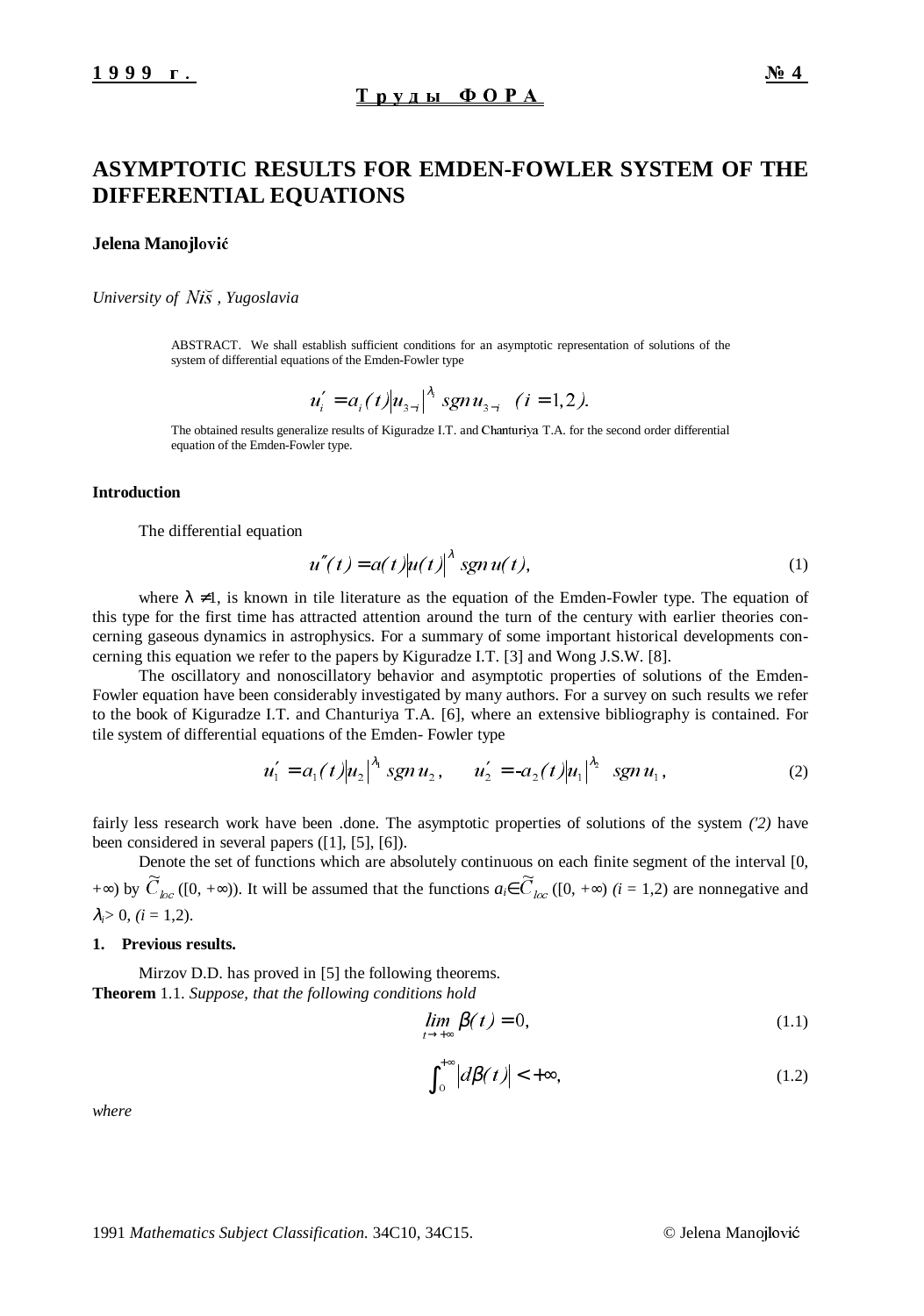$$
\beta(t) = -\frac{1}{2 + \lambda_1 + \lambda_2} \left( \frac{a_1(t)}{a_2(t)} \right)^{-1 - \frac{1 + \lambda_2}{2 + \lambda_1 + \lambda_2}} \frac{1}{a_2(t)} \left( \frac{a_1(t)}{a_2(t)} \right).
$$
(1.3)

*Then, any nontrivial solution*  $(u_1(t), u_2(t))$  *of the system* (2) *satisfies the condition* 

$$
\lim_{t \to +\infty} \rho(t) = \rho_0 \in (0, +\infty), \tag{1.4}
$$

*or for all t*≥*0*

$$
\rho(t) \le 2^{\frac{(1+\lambda_1)(1+\lambda_2)}{\lambda_1\lambda_2 - 1}} (1+\lambda_1)^{\frac{1+\lambda_2}{\lambda_1\lambda_2 - 1}} (1+\lambda_2)^{\frac{1+\lambda_1}{\lambda_1\lambda_2 - 1}} \left( \int_t^{+\infty} |d\beta(\tau)| \right)^{\frac{(1+\lambda_1)(1+\lambda_2)}{\lambda_1\lambda_2 - 1}}
$$
(1.5)

*for*  $\lambda_1 \lambda_2 > 1$ ,

$$
\rho(t) \geq 2^{\frac{2+\lambda_1+\lambda_2+\left(1+\lambda_1\right)\left(1+\lambda_2\right)}{\lambda_1\lambda_2-1}} (1+\lambda_1)^{\frac{1+\lambda_2}{\lambda_1\lambda_2-1}} (1+\lambda_2)^{\frac{1+\lambda_1}{\lambda_1\lambda_2-1}} \left(\prod_{t}^{+\infty} |d\beta(\tau)|\right)^{\frac{\left(1+\lambda_1\right)\left(1+\lambda_2\right)}{\lambda_1\lambda_2-1}} (1.6)
$$

*for*  $\lambda_1 \lambda_2 < 1$ *, where* 

$$
\rho(t) = \left(\frac{a_2(t)}{a_1(t)}\right)^{\frac{1+\lambda_2}{2+\lambda_1+\lambda_2}} \frac{\left|u_1(t)\right|^{1+\lambda_2}}{1+\lambda_2} + \left(\frac{a_1(t)}{a_2(t)}\right)^{\frac{1+\lambda_1}{2+\lambda_1+\lambda_2}} \frac{\left|u_2(t)\right|^{1+\lambda_1}}{1+\lambda_1} \tag{1.7}
$$

**Theorem** 1.2. Let the conditions of Theorem 1.1. be fulfilled. Then, any nontrivial solution  $(u_1(t), u_2(t))$  of *the, system* (2), *which satisfies the condition* (1.4), *may be represented in the following form*

$$
u_1(t) = \left(\frac{a_1(t)}{a_2(t)}\right)^{\frac{1}{2+\lambda_1+\lambda_2}} (\rho(t))^{\frac{1}{1+\lambda_2}} \omega_1(\alpha(t)),
$$
  

$$
u_2(t) = \left(\frac{a_2(t)}{a_2(t)}\right)^{\frac{1}{2+\lambda_1+\lambda_2}} (\rho(t))^{\frac{1}{1+\lambda_1}} \omega_2(\alpha(t)),
$$
 (1.8)

where the function  $\rho(t)$  defined by (1.7) and the function  $\alpha(t)$  satisfy the, following condition

$$
\lim_{t \to +\infty} \frac{\alpha(t)}{\int_{0}^{t} a_2(\tau) \left( \frac{a_2(\tau)}{a_1(\tau)} \right)^{-\frac{1+\lambda_2}{2+\lambda_1+\lambda_2}}} = \rho_0^{\frac{\lambda_1 \lambda_2 - 1}{(1+\lambda_1)(1+\lambda_2)}} \tag{1.9}
$$

and  $(\omega_1(t), \omega_2(t))$  is a solution of the problem

$$
\boldsymbol{\omega}'_1 = |\boldsymbol{\omega}_2|^{ \lambda_1} \operatorname{sgn} \boldsymbol{\omega}_2, \ \boldsymbol{\omega}'_2 = -|\boldsymbol{\omega}_1|^{ \lambda_2} \operatorname{sgn} \boldsymbol{\omega}_1 \tag{1.10}
$$

$$
\frac{|\omega_1(0)|^{1+\lambda_2}}{1+\lambda_2} + \frac{|\omega_2(0)|^{1+\lambda_1}}{1+\lambda_1} = 1.
$$

**Theorem 1.3.** *Suppose that the conditions* (1.1) *and* (1.2) *are satisfied. Then, for any*  $\rho_0 \in (0, +\infty)$  *there exists a solution*  $(u_1(t), u_2(t))$  *of the system (2) which satisfies the condition (1.4).* 

According to Theorem 1.2. and Theorem 1.3. the system (2) possesses solutions which may be represented as  $(1.8)$ , but the conclusions  $(1.1)$  and  $(1.2)$  are not enough for correctness of such asymptotic representation for all solutions. For this reason Mirzov D.D. has established in [5] some conclusions which ensure that all solutions of the system (2) may be represented as (1.8).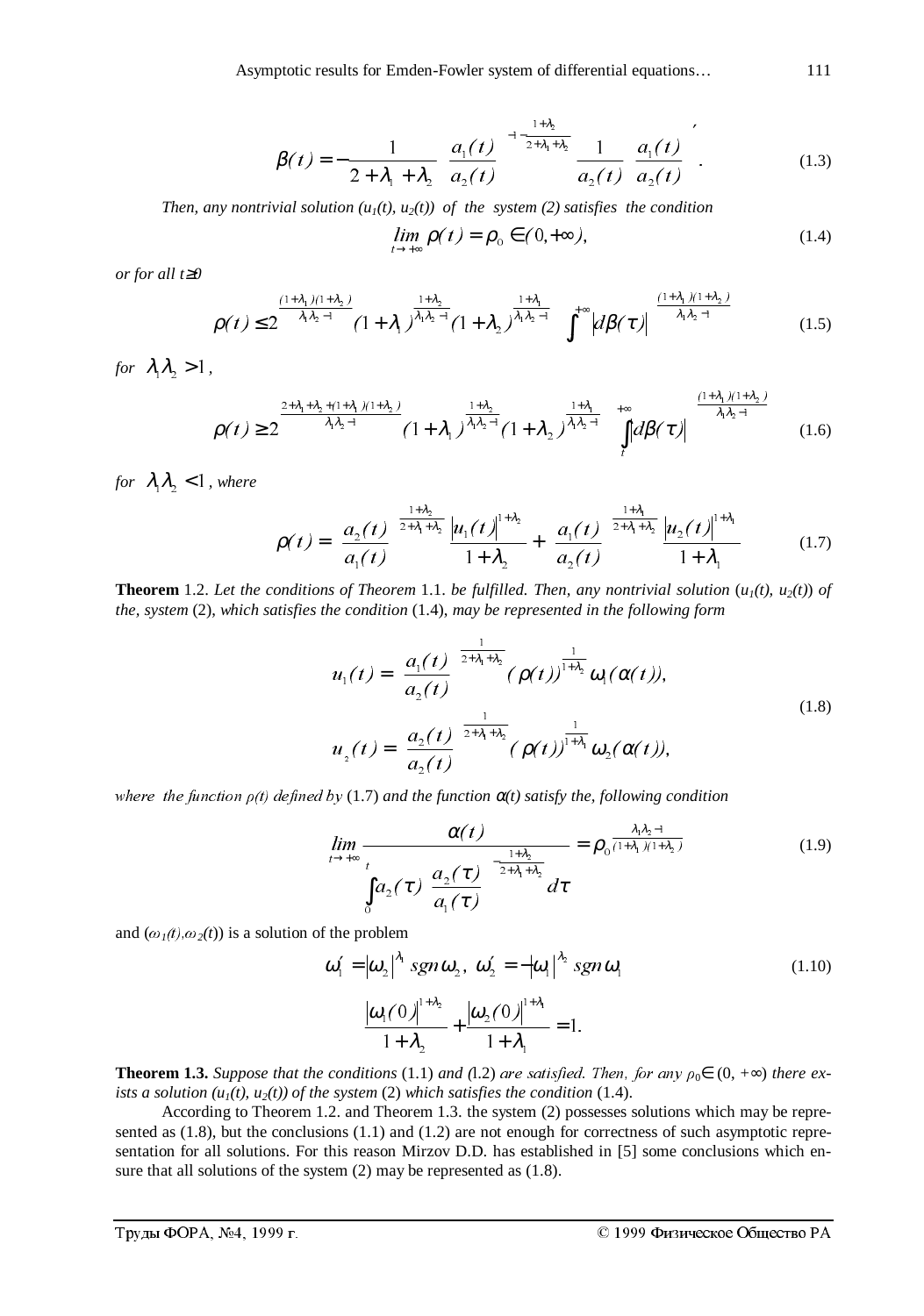#### **2. Main results**

The aim here is to establish more conclusions which ensure aforementioned asymptotic representation. This results extend the conditions discovered by Kiguradze I.T. [2] and Chanturiya T.A. [7] for the Emden-Fowler equation.

**Theorem 2.1.** *Let the function*   $a_{i}(t)$  $a_{\rm l}(t)$  $\overline{\mathbf{c}}$  $\frac{1}{1}$  be nondecreasing and

 $+\infty$ 

$$
f(t) = \left(\frac{a_1(t)}{a_2(t)}\right)^{-\frac{1}{1+\lambda_1}} \frac{1}{a_1(t)} \left(\frac{a_1(t)}{a_2(t)}\right),
$$
\n(2.1)

$$
g(t) = \left(\frac{a_1(t)}{a_2(t)}\right)^{-\frac{\lambda_2}{1+\lambda_2}} \frac{1}{a_1(t)} \left(\frac{a_1(t)}{a_2(t)}\right).
$$
 (2.2)

If the condition

$$
\int_{0}^{1} |df(t)| < +\infty, \quad \lim_{t \to +\infty} f(t) = 0 \quad \text{for} \quad \lambda_{1}\lambda_{2} > 1,
$$
  

$$
\int_{0}^{+\infty} |dg(t)| < +\infty, \quad \lim_{t \to +\infty} g(t) = 0 \quad \text{for} \quad \lambda_{1}\lambda_{2} < 1,
$$

*is valid often any nontrivial solution of the system* (2) *may be, represented as* (1.8), *where the function p(t)*  $\alpha$ *defined by* (1.7) *and the function*  $\alpha$ (*t*) *satisfy the condition* (1.9) *and*  $(\omega_1(t)\omega_2(t))$  *is a solution of the problem* (1.10).

**Proof.** We divide the proof into two cases. *Case 1*.  $\lambda_1 \lambda_2 > I$ . According to (1.3) and (2.1) we have

$$
\beta(t) = -\frac{1}{2 + \lambda_1 + \lambda_2} \left( \frac{a_1(t)}{a_2(t)} \right)^{\frac{1 - \lambda_1 \lambda_2}{(1 + \lambda_1)(2 + \lambda_1 + \lambda_2)}} f(t).
$$

Since,  $1-\lambda_1\lambda_2 < 0$  and  $a_{\overline{2}}(t)$  $a_{\rm l}(t)$  $\overline{\mathbf{c}}$  $\frac{1}{1}$  is the nondecreasing function we find that

$$
0 \ge \beta(t) \ge -\frac{1}{2 + \lambda_1 + \lambda_2} \left( \frac{a_1(0)}{a_2(0)} \right)^{\frac{1 - \lambda_1 \lambda_2}{(1 + \lambda_1)(2 + \lambda_1 + \lambda_2)}} f(t) \to 0, \quad t \to +\infty
$$

Therefore,  $\lim_{t \to +\infty} \beta(t) = 0$ . Putting

$$
\Lambda_1 = \frac{1 - \lambda_1 \lambda_2}{(1 + \lambda_1)(2 + \lambda_1 + \lambda_2)},
$$

we get

$$
d\beta(t) = \frac{\lambda_1 \lambda_2 - 1}{(1 + \lambda_1)(2 + \lambda_1 + \lambda_2)^2} \left(\frac{a_1(t)}{a_2(t)}\right)^{\lambda_1 - 1} \left(\frac{a_1(t)}{a_2(t)}\right)^{-\frac{1}{1 + \lambda_1}} \frac{1}{a_1(t)} \left[\left(\frac{a_1(t)}{a_2(t)}\right)^2\right]^2 -
$$
\n(2.3)

$$
-\frac{1}{2+\lambda_1+\lambda_2}\left(\frac{a_1(t)}{a_2(t)}\right)^{\lambda_1}df(t).
$$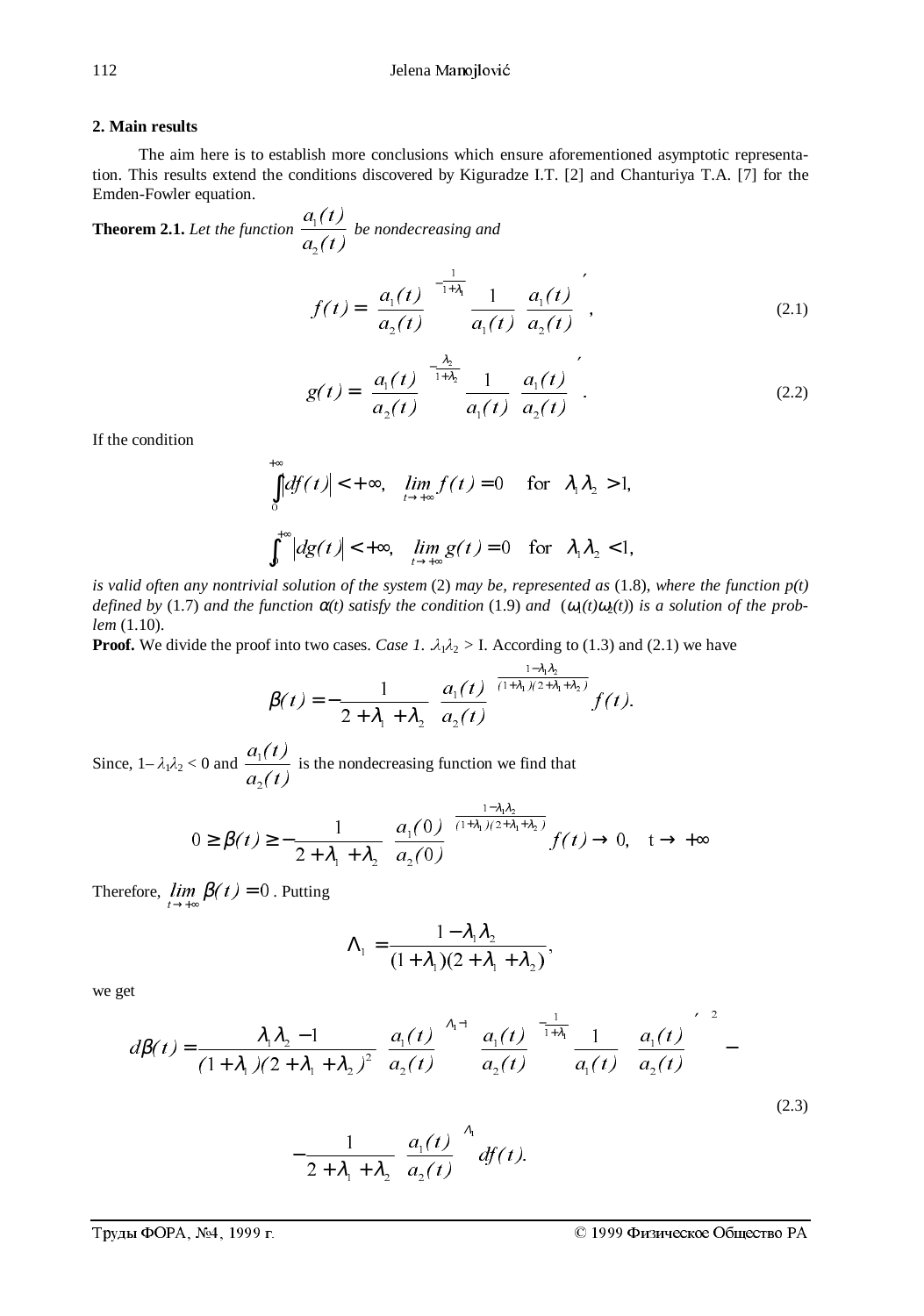Integrating the previous equality over [0,  $+\infty$ ) and using the fact that  $\Lambda_1 < 0$  and  $a_{2}(t)$  $a_{\rm i}(t)$  $\overline{\mathbf{c}}$  $\frac{1}{1}$  is the nondecreasing function we obtain

$$
\frac{\lambda_1 \lambda_2 - 1}{(1 + \lambda_1)(2 + \lambda_1 + \lambda_2)^2} \int_0^{+\infty} \left( \frac{a_1(t)}{a_2(t)} \right)^{\lambda_1 - 1} \left( \frac{a_1(t)}{a_2(t)} \right)^{-\frac{1}{1 + \lambda_1}} \frac{1}{a_1(t)} \left[ \left( \frac{a_1(t)}{a_2(t)} \right)^2 \right]^2 dt \le
$$
  
\n
$$
\leq |\beta(0)| + \frac{1}{2 + \lambda_1 + \lambda_2} \int_0^{+\infty} \left( \frac{a_1(t)}{a_2(t)} \right)^{\lambda_1} |df(t)|
$$
  
\n
$$
\leq |\beta(0)| + \frac{1}{2 + \lambda_1 + \lambda_2} \left( \frac{a_1(0)}{a_2(0)} \right)^{\lambda_1 + \infty} \int_0^{+\infty} |df(t)| < +\infty.
$$

From (2.3) we deduce that  $\int d\beta(t)| < +\infty$ +∞  $\circ$  $d\beta(t)|$  < + $\infty$  . Accordingly, the conditions of Theorem 1.1. are satisfied.

Assume that an arbitrary solution  $(u_1(t), u_2(t))$  of the system (2) satisfies (1.5). From (2.3), we have for  $t \ge 0$ 

$$
\int_{t}^{+\infty} |d\beta(t)| \leq \frac{1}{2 + \lambda_{1} + \lambda_{2}} \left( \frac{a_{1}(t)}{a_{2}(t)} \right)^{\lambda_{1}} \int_{t}^{+\infty} |df(\tau)| +
$$
  
+ 
$$
\frac{\lambda_{1} \lambda_{2} - 1}{(1 + \lambda_{1})(2 + \lambda_{1} + \lambda_{2})^{2}} \int_{t}^{+\infty} \left( \frac{a_{1}(\tau)}{a_{2}(\tau)} \right)^{\lambda_{1} - 1} \left( \frac{a_{1}(\tau)}{a_{2}(\tau)} \right)^{-\frac{1}{1 + \lambda_{1}}} \frac{1}{a_{1}(\tau)} \left[ \left( \frac{a_{1}(\tau)}{a_{2}(\tau)} \right)^{2} \right] d\tau.
$$
 (2.4)

By  $(1.1)$  and  $(2.3)$  we find that

$$
\frac{\lambda_1 \lambda_2 - 1}{(1 + \lambda_1)(2 + \lambda_1 + \lambda_2)^2} \int_t^{+\infty} \left( \frac{a_1(\tau)}{a_2(\tau)} \right)^{\lambda_1 - 1} \left( \frac{a_1(\tau)}{a_2(\tau)} \right)^{-\frac{1}{1 + \lambda_1}} \frac{1}{a_1(\tau)} \left[ \left( \frac{a_1(\tau)}{a_2(\tau)} \right)^2 \right]^2 d\tau \le
$$
  

$$
\leq -\beta(t) + \frac{1}{2 + \lambda_1 + \lambda_2} \left( \frac{a_1(t)}{a_2(t)} \right)^{\lambda_1} \int_t^{+\infty} |df(\tau)|
$$

*and*

$$
\frac{1}{2+\lambda_1+\lambda_2} \left(\frac{a_1(t)}{a_2(t)}\right)^{\lambda_1} \int_t^{+\infty} |df(\tau)| \ge \frac{1}{2+\lambda_1+\lambda_2} \left(\frac{a_1(t)}{a_2(t)}\right)^{\lambda_1} \int_t^{+\infty} df(\tau) = -\beta(t)
$$

Combining previous inequalities with (2.4) we obtain

$$
\int_{t}^{+\infty} \left| d\beta(\tau) \right| \leq \frac{3}{2 + \lambda_1 + \lambda_2} \left( \frac{a_1(t)}{a_2(t)} \right)^{\frac{1 - \lambda_1 \lambda_2}{(1 + \lambda_1)(2 + \lambda_1 + \lambda_2)}} \int_{t}^{+\infty} \left| df(\tau) \right| \text{ for } t \geq 0 \qquad (2.5)
$$

Since we suppose that (1.5) is valid, we have

$$
\rho(t) \leq 2^{\frac{\left(1+\lambda_1\right)\left(1+\lambda_2\right)}{\lambda_1\lambda_2-1}} \left(1+\lambda_1\right)^{\frac{1+\lambda_2}{\lambda_1\lambda_2-1}} \left(1+\lambda_2\right)^{\frac{1+\lambda_1}{\lambda_1\lambda_2-1}} \left(\frac{3}{2+\lambda_1+\lambda_2}\right)^{\frac{\left(1+\lambda_1\right)\left(1+\lambda_2\right)}{\lambda_1\lambda_2-1}}
$$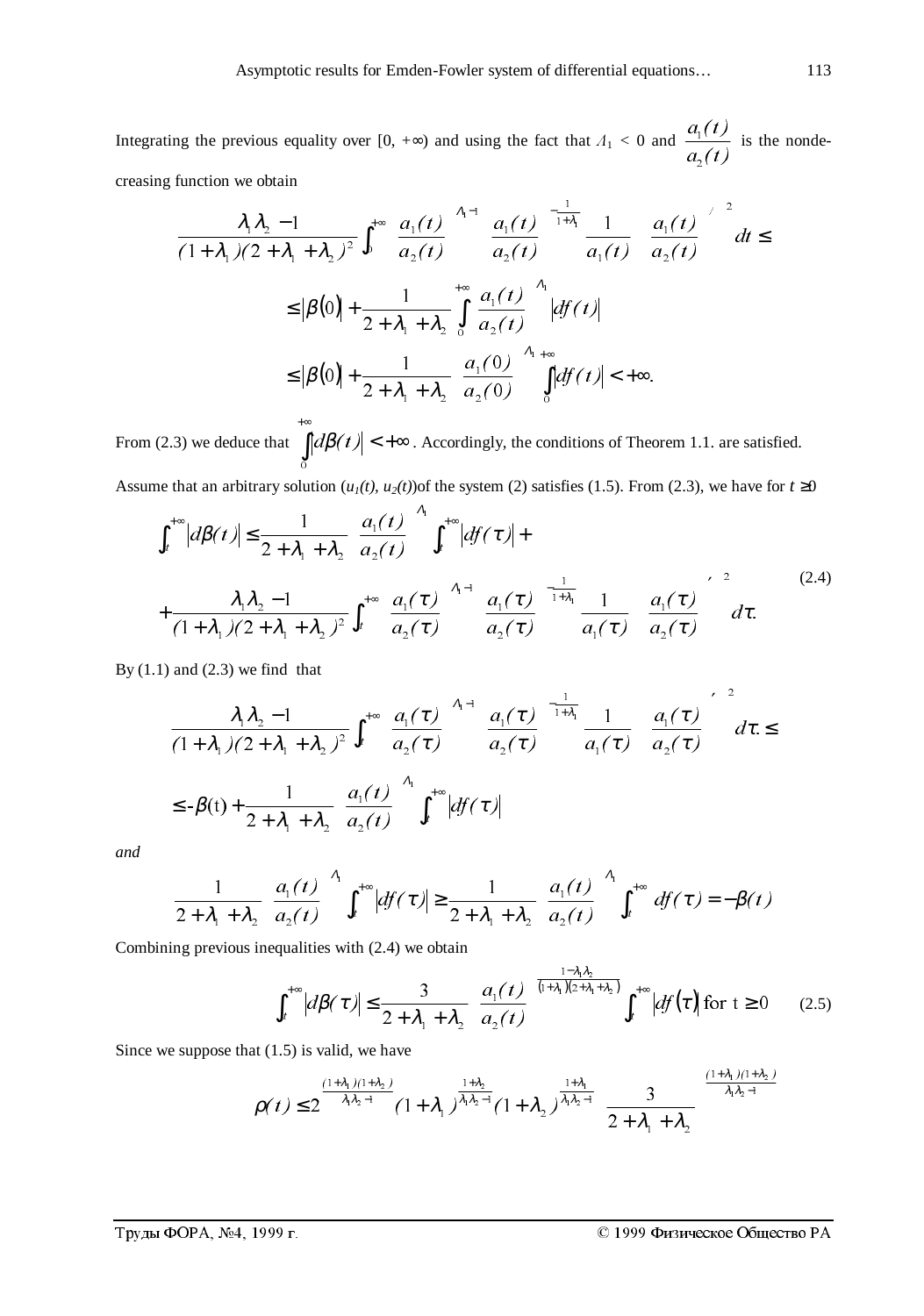$$
\left(\frac{a_1(t)}{a_2(t)}\right)^{-\frac{1+\lambda_2}{2+\lambda_1+\lambda_2}}\left(\int_t^{+\infty}\left|df(\tau)\right|\right)^{\frac{(1+\lambda_1)(1+\lambda_2)}{\lambda_1\lambda_2-1}}
$$

Consequently,

$$
\lim_{t \to +\infty} \rho(t) \left( \frac{a_1(t)}{a_2(t)} \right)^{\frac{1+\lambda_2}{2+\lambda_1+\lambda_2}} = \lim_{t \to +\infty} \left( \frac{|u_1(t)|^{1+\lambda_2}}{1+\lambda_2} + \frac{a_1(t)|u_2(t)|^{1+\lambda_1}}{a_2(t) + \lambda_1} \right) = 0
$$

However, this is contradictory to

$$
\left(\frac{|u_1(t)|^{1+\lambda_2}}{1+\lambda_2} + \frac{a_1(t)}{a_2(t)} \frac{|u_2(t)|^{1+\lambda_1}}{1+\lambda_1}\right) = \left(\frac{a_1(t)}{a_2(t)}\right)' \frac{|u_2(t)|^{1+\lambda_1}}{1+\lambda_1} \ge 0
$$

′

According to Theorem 1.1. the solution  $(u_1(t), u_2(t))$  satisfies the assumption (1.4) and a direct application of Theorem 1.2. yields the desired conclusion.

*Case 2.*  $\lambda_1 \lambda_2$  < 1. According to (1.3) and (2.2) we find

$$
0 \ge \beta(t) = -\frac{1}{2 + \lambda_1 + \lambda_2} \left( \frac{a_1(t)}{a_2(t)} \right)^{\frac{\lambda_1 \lambda_2 - 1}{(1 + \lambda_2)(2 + \lambda_1 + \lambda_2)}} g(t)
$$
  

$$
\ge -\frac{1}{2 + \lambda_1 + \lambda_2} \left( \frac{a_1(0)}{a_2(0)} \right)^{\frac{\lambda_1 \lambda_2 - 1}{(1 + \lambda_2)(2 + \lambda_1 + \lambda_2)}} g(t) \to 0, \quad t \to +\infty
$$

Consequently,  $\lim_{t\to+\infty} \beta(t) = 0$ . Putting  $\Lambda_2 = \frac{\lambda_1 \lambda_2 - 1}{(1 + \lambda_2)(2 + \lambda_1 + \lambda_2)} < 0$ , 2  $\frac{1}{2}$   $\frac{1}{2}$   $\frac{1}{2}$  $\Lambda_2 = \frac{\lambda_1 \lambda_2 - 1}{(1 + \lambda_2)(2 + \lambda_1 + \lambda_2)} <$ 

we obtain

$$
d\beta(t) = \frac{1 - \lambda_1 \lambda_2}{(1 + \lambda_2)(2 + \lambda_1 + \lambda_2)^2} \left(\frac{a_1(t)}{a_2(t)}\right)^{\lambda_2 - 1} \left(\frac{a_1(t)}{a_2(t)}\right)^{-\frac{\lambda_2}{1 + \lambda_2}} \frac{1}{a_1(t)} \left[\left(\frac{a_1(t)}{a_2(t)}\right)^2\right] - \frac{1}{2 + \lambda_1 + \lambda_2} \left(\frac{a_1(t)}{a_2(t)}\right)^{\lambda_2} dg(t).
$$

As in the previous case we conclude that the condition (1.2) is satisfied and

$$
\int_{t}^{+\infty} \left| d\beta(\tau) \right| \leq \frac{3}{2 + \lambda_1 + \lambda_2} \left( \frac{a_1(t)}{a_2(t)} \right)^{\frac{\lambda_1 \lambda_2 - 1}{(1 + \lambda_2)(2 + \lambda_1 + \lambda_2)}} \int_{t}^{+\infty} \left| d g(\tau) \right| \quad \text{for} \quad t \geq 0. \tag{2.6}
$$

According to Theorem 1.2. it is enough to prove that an arbitrary solution  $(u_1(t), u_2(t))$  of the system (2) satisfies the condition (1.4). Assume the contrary. Applying Theorem 1.1. we deduce that the system (2) possess a solution which satisfies (1.6). From (2.6) we find that

$$
\rho(t) \geq 2^{\frac{(1+\lambda_1)(1+\lambda_2)+2+\lambda_1+\lambda_2}{\lambda_1\lambda_2-1}} (1+\lambda_1)^{\frac{1+\lambda_2}{\lambda_1\lambda_2-1}} (1+\lambda_2)^{\frac{1+\lambda_1}{\lambda_1\lambda_2-1}} \left(\frac{3}{2+\lambda_1+\lambda_2}\right)^{\frac{(1+\lambda_1)(1+\lambda_2)}{\lambda_1\lambda_2-1}}
$$

$$
\left(\frac{a_1(t)}{a_2(t)}\right)^{\frac{1+\lambda_1}{2+\lambda_1+\lambda_2}} \left(\int_t^{+\infty} |dg(\tau)|\right)^{\frac{(1+\lambda_1)(1+\lambda_2)}{\lambda_1\lambda_2-1}},
$$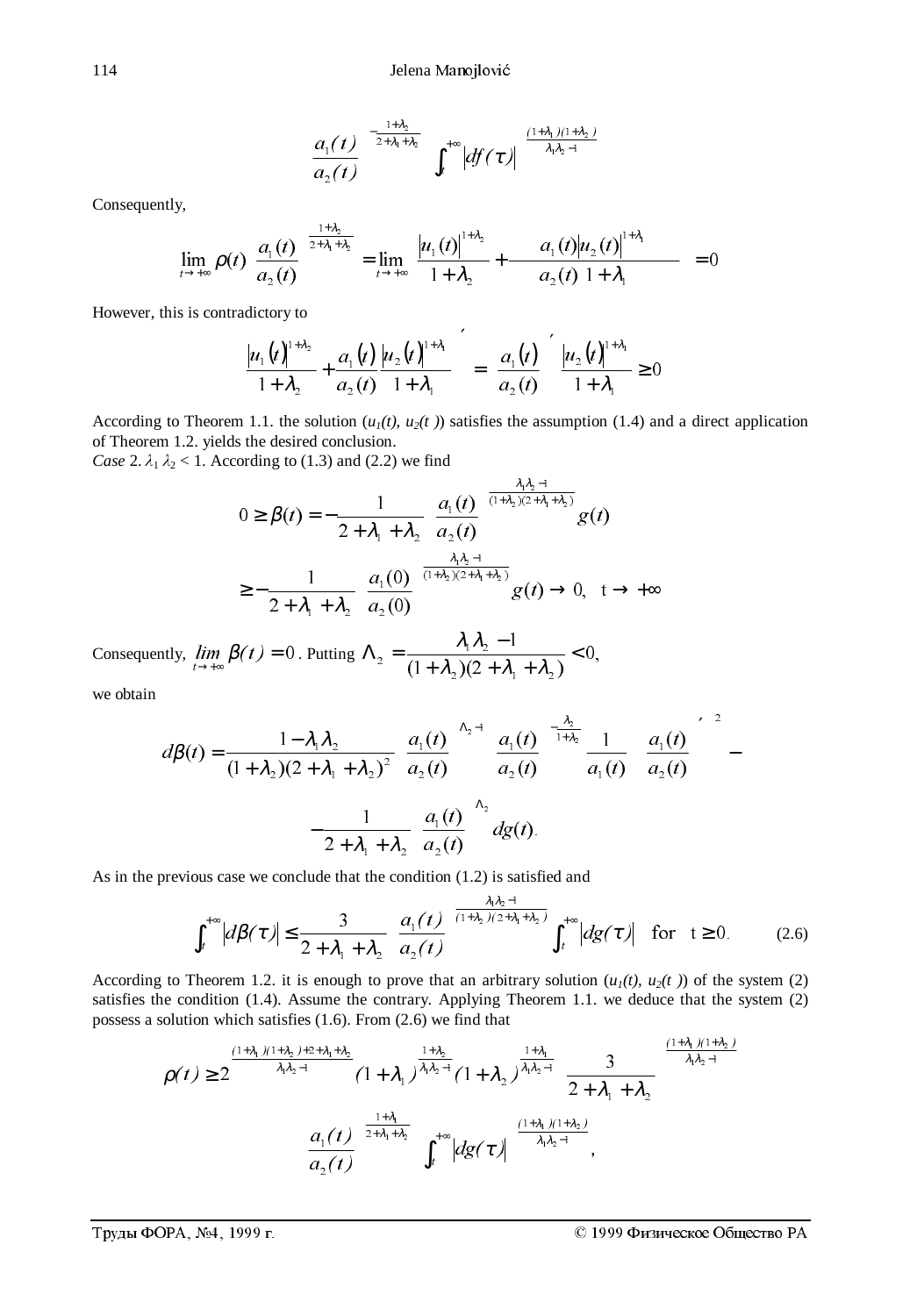which implies

$$
\lim_{t \to +\infty} \rho(t) \left( \frac{a_1(t)}{a_2(t)} \right)^{-\frac{1+\lambda_1}{2+\lambda_1+\lambda_2}} = \lim_{t \to +\infty} \left( \frac{a_2(t)}{a_1(t)} \frac{|u_1(t)|^{1+\lambda_1}}{1+\lambda_2} + \frac{|u_2(t)|^{1+\lambda_1}}{1+\lambda_1} \right) = +\infty.
$$

Nevertheless, this is contradictory to

$$
\left(\frac{a_2(t)}{a_1(t)}\frac{|u_1(t)|^{1+\lambda_2}}{1+\lambda_2} + \frac{|u_2(t)|^{1+\lambda_1}}{1+\lambda_1}\right) = \left(\frac{a_2(t)}{a_1(t)}\right)' \frac{|u_1(t)|^{1+\lambda_2}}{1+\lambda_2}
$$

$$
= \left(\frac{a_2(t)}{a_1(t)}\right)^2 \left(\frac{a_1(t)}{a_2(t)}\right)' \frac{|u_1(t)|^{1+\lambda_2}}{1+\lambda_2} \le 0.
$$

The theorem is proved.

**Theorem 2.2.** *Suppose that the function*   $a_{2}(t)$  $a_{\rm l}(t)$  $\overline{\mathbf{c}}$  $\frac{f(t)}{f(t)}$  is nonincreasing and the functions  $f(t)$  and  $g(t)$  are *defined* 

*by* (2.1) *and* (2.2) *respectively. If the condition*

$$
\int_0^{+\infty} \left| df(t) \right| < +\infty \quad \text{for} \quad \lambda_1 \lambda_2 < 1,
$$
\n
$$
\int_0^{+\infty} \left| dg(t) \right| < +\infty \quad \text{for} \quad \lambda_1 \lambda_2 > 1,
$$

*is satisfied then any nontrivial solution of the system* (2) *may be represented as* (1.8), *where the: function*  $\rho(t)$  defined by (1.7) and the function  $\alpha(t)$  satisfy the. condition (1.9) and  $(\omega_1(t)\omega_2(t))$  is a solution of the *problem* (1.10).

**Proof.** We distinguish two cases, when  $\lambda_1 \lambda_2$  <1 and  $\lambda_1 \lambda_2$  >1. In the former case, we have

$$
\lim_{t\to+\infty}f(t)=\frac{\lambda_1+1}{\lambda_1}\delta_f\leq 0.
$$

In addition to

$$
0 \le \lim_{t \to +\infty} \frac{\left(\frac{a_1(t)}{a_2(t)}\right)^{\frac{\lambda_1}{1+\lambda_1}}}{\int_0^t a_1(s)ds} = \frac{\lambda_1}{1+\lambda_1} \lim_{t \to +\infty} f(t) = \delta_f.
$$

Therefore,  $\lim_{t \to +\infty} \beta(t) = 0$ . As in the proof of the previous theorem, we can prove that conditions

(1.1), (1.2) and the estimate (2.5) are satisfied. Supposing that an arbitrary solution  $(u_1(t), u_2(t))$  of the system (2) satisfies the condition (1.6) we obtain the inequality

$$
\rho(t) \geq 2^{\frac{(1+\lambda_{1})(1+\lambda_{2})+2+\lambda_{1}+\lambda_{2}}{\lambda_{1}\lambda_{2}-1}} (1+\lambda_{1})^{\frac{1+\lambda_{2}}{\lambda_{1}\lambda_{2}-1}} (1+\lambda_{2})^{\frac{1+\lambda_{1}}{\lambda_{1}\lambda_{2}-1}} \left(\frac{3}{2+\lambda_{1}+\lambda_{2}}\right)^{\frac{(1+\lambda_{1})(1+\lambda_{2})}{\lambda_{1}\lambda_{2}-1}}
$$

$$
\left(\frac{a_{1}(t)}{a_{2}(t)}\right)^{-\frac{1+\lambda_{2}}{2+\lambda_{1}+\lambda_{2}}} \left(\int_{t}^{+\infty} |df(\tau)|\right)^{\frac{(1+\lambda_{1})(1+\lambda_{2})}{\lambda_{1}\lambda_{2}-1}},
$$

which implies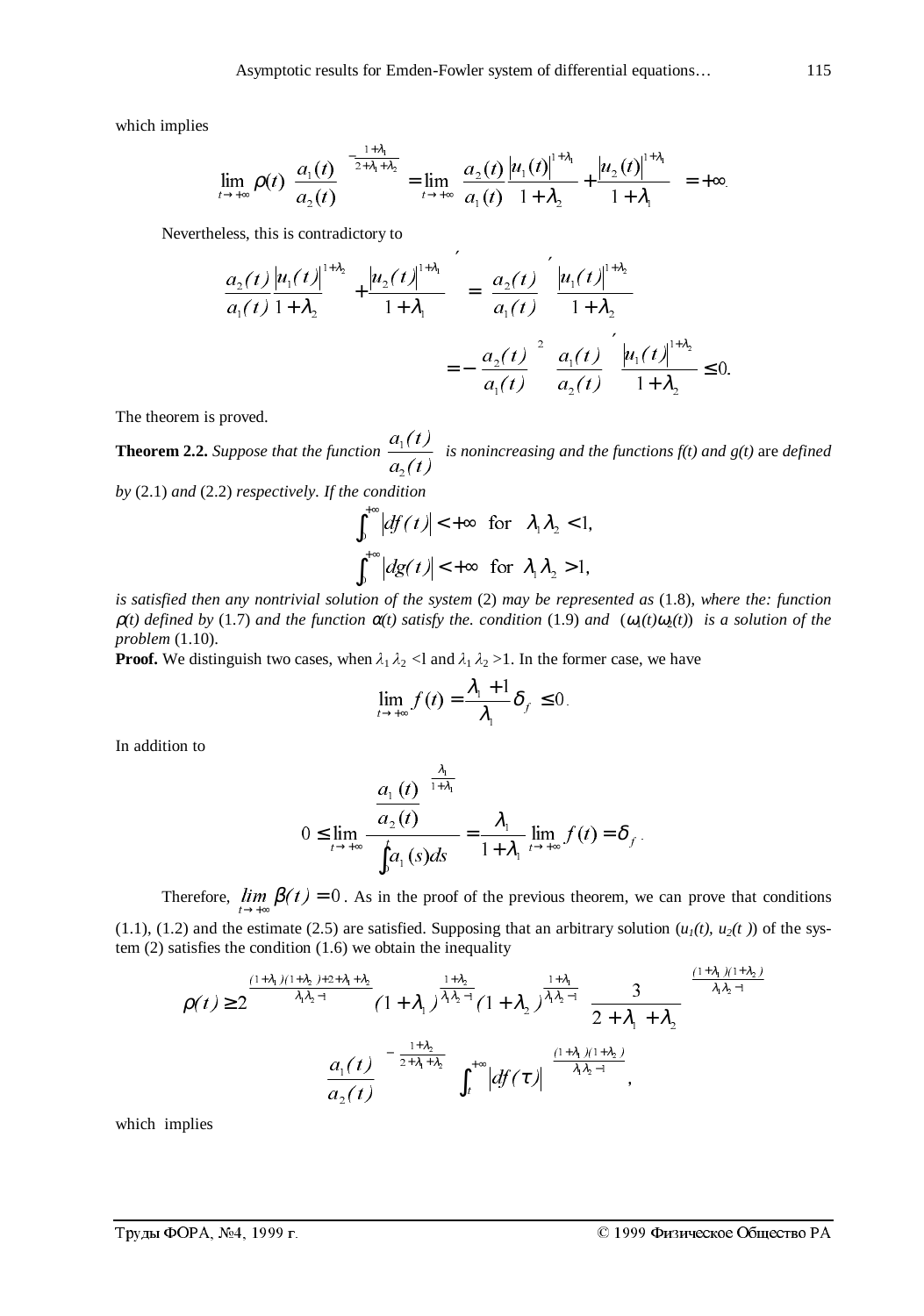$$
\lim_{t \to +\infty} \rho(t) \left( \frac{a_1(t)}{a_2(t)} \right)^{\frac{1+\lambda_2}{2+\lambda_1+\lambda_2}} = \lim_{t \to +\infty} \left( \frac{|u_1(t)|^{1+\lambda_1}}{1+\lambda_2} + \frac{a_1(t)}{a_2(t)} \frac{|u_2(t)|^{1+\lambda_1}}{1+\lambda_1} \right) = +\infty.
$$

We have just got all contradiction, because of initial conditions we have

$$
\left(\frac{|u_1(t)|^{1+\lambda_2}}{1+\lambda_2}+\frac{a_1(t)}{a_2(t)}\frac{|u_2(t)|^{1+\lambda_1}}{1+\lambda_1}\right)^{\!\!\prime}=\left(\frac{a_1(t)}{a_2(t)}\right)^{\!\!\prime}\frac{|u_2(t)|^{1+\lambda_1}}{1+\lambda_1}\leq 0
$$

According to Theorem 1.1. the solution  $(u_1(t), u_2(t))$  of the system (2) satisfies the condition (1.4) and the conclusion follows by Theorem 1.2. In the latter case, we have

$$
\lim_{t \to +\infty} g(t) = (1 + \lambda_2) \delta_g \le 0
$$

and

$$
0 \le \lim_{t \to +\infty} \frac{\left(\frac{a_1(t)}{a_2(t)}\right)^{\frac{1}{1+\lambda_2}}}{\int_0^t a_1(s)ds} = \frac{1}{1+\lambda_1} \lim_{t \to +\infty} f(t) = \delta_g.
$$

Hence  $\lim_{t \to +\infty} g(t) = 0$ . Consequently, the conditions of Theorem 1.1. are satisfied and the inequality (2.6) is valid. Suppose that all arbitrary solution  $(u_1(t), u_2(t))$  of the system (2) satisfies the condition (1.5) which together with  $(2.6)$  implies

$$
\rho(t) \leq 2^{\frac{(1+\lambda_1)(1+\lambda_2)+2+\lambda_1+\lambda_2}{\lambda_1\lambda_2-1}}(1+\lambda_1)^{\frac{1+\lambda_2}{\lambda_1\lambda_2-1}}(1+\lambda_2)^{\frac{1+\lambda_1}{\lambda_1\lambda_2-1}}\left(\frac{3}{2+\lambda_1+\lambda_2}\right)^{\frac{(1+\lambda_1)(1+\lambda_2)}{\lambda_1\lambda_2-1}}
$$

$$
\left(\frac{a_1(t)}{a_2(t)}\right)^{\frac{1+\lambda_1}{2+\lambda_1+\lambda_2}}\left(\int_t^{+\infty}\left|dg(\tau)\right|\right)^{\frac{(1+\lambda_1)(1+\lambda_2)}{\lambda_1\lambda_2-1}},
$$

Accordingly,

$$
\lim_{t \to +\infty} \rho(t) \left( \frac{a_1(t)}{a_2(t)} \right)^{-\frac{1+\lambda_1}{2+\lambda_1+\lambda_2}} = \lim_{t \to +\infty} \left( \frac{a_2(t)}{a_1(t)} \frac{|u_1(t)|^{1+\lambda_1}}{1+\lambda_2} + \frac{|u_2(t)|^{1+\lambda_1}}{1+\lambda_1} \right) = 0.
$$

On the other hand, using the initial conditions, we have

$$
\left(\frac{a_2(t)}{a_1(t)}\frac{|u_1(t)|^{1+\lambda_2}}{1+\lambda_2}+\frac{|u_2(t)|^{1+\lambda_1}}{1+\lambda_1}\right)^2\geq 0.
$$

The obtained contradiction completes the proof by the application of Theorem 1.1. and Theorem 1.2., as in the previous case.

**Remark.** Taking  $\lambda_1 = 1$ ,  $a_1(t)=1$ ,  $\lambda_2 = \lambda$ ,  $a_2(t)=-p(t)$  from the proved Theorem 2.1. and Theorem 2.2. we obtain respectively Theorem 20.5. and Theorem 20.4. in [4].

## **REFERENCES**

[1] *Erbe H.L., Liang Z*. Continuation and uniqueness for generalized Emden-Fowler systems*,* .J. Austral. Math. Soc. Ser. B **33** (1991), 85-93.